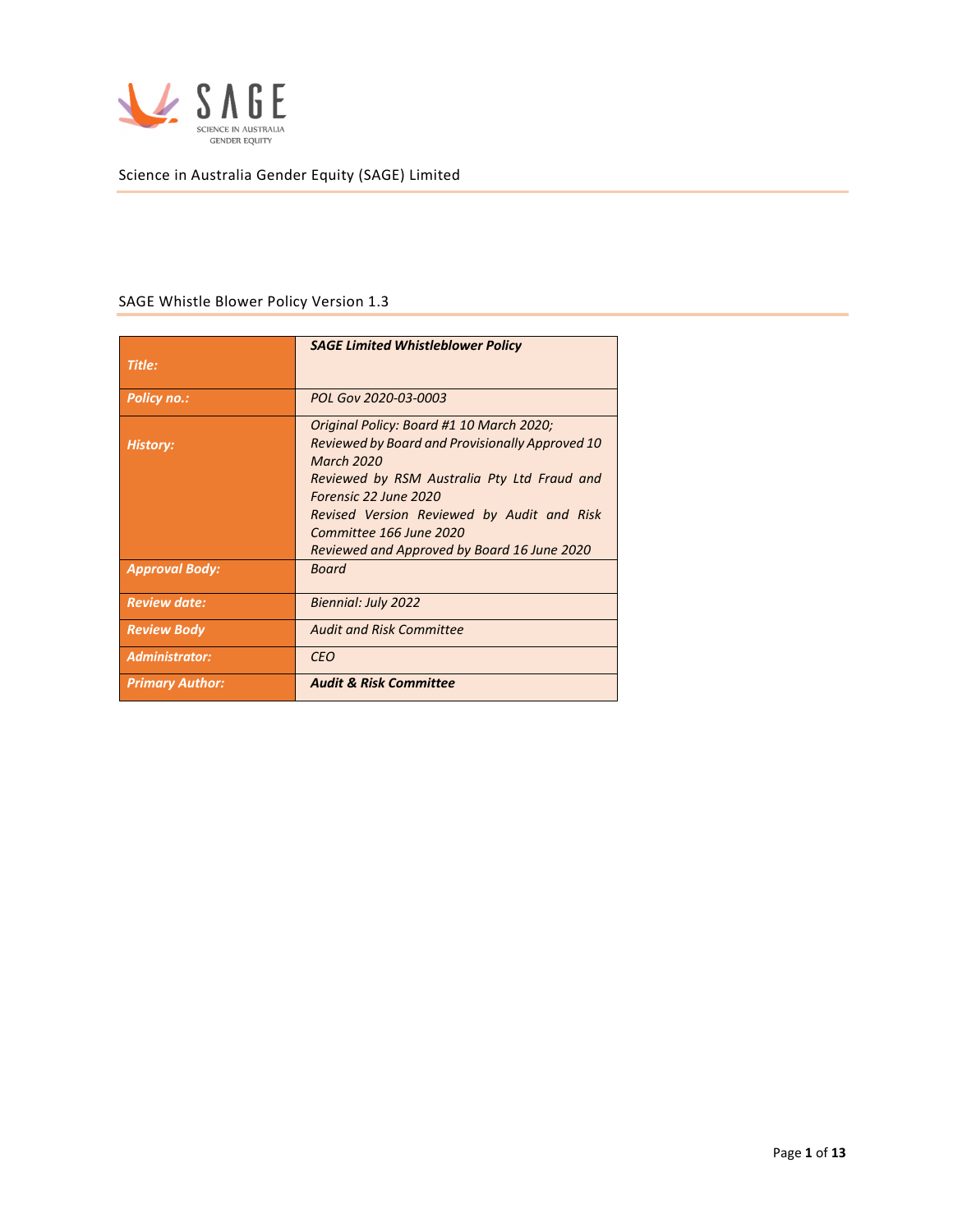## Contents

| 1.  |  |
|-----|--|
| 2.  |  |
| 3.  |  |
| 4.  |  |
| 5.  |  |
|     |  |
|     |  |
| 6.  |  |
|     |  |
|     |  |
|     |  |
|     |  |
|     |  |
|     |  |
|     |  |
| 7.  |  |
|     |  |
|     |  |
|     |  |
|     |  |
| 8.  |  |
| 9.  |  |
|     |  |
|     |  |
|     |  |
|     |  |
| 9.  |  |
| 10. |  |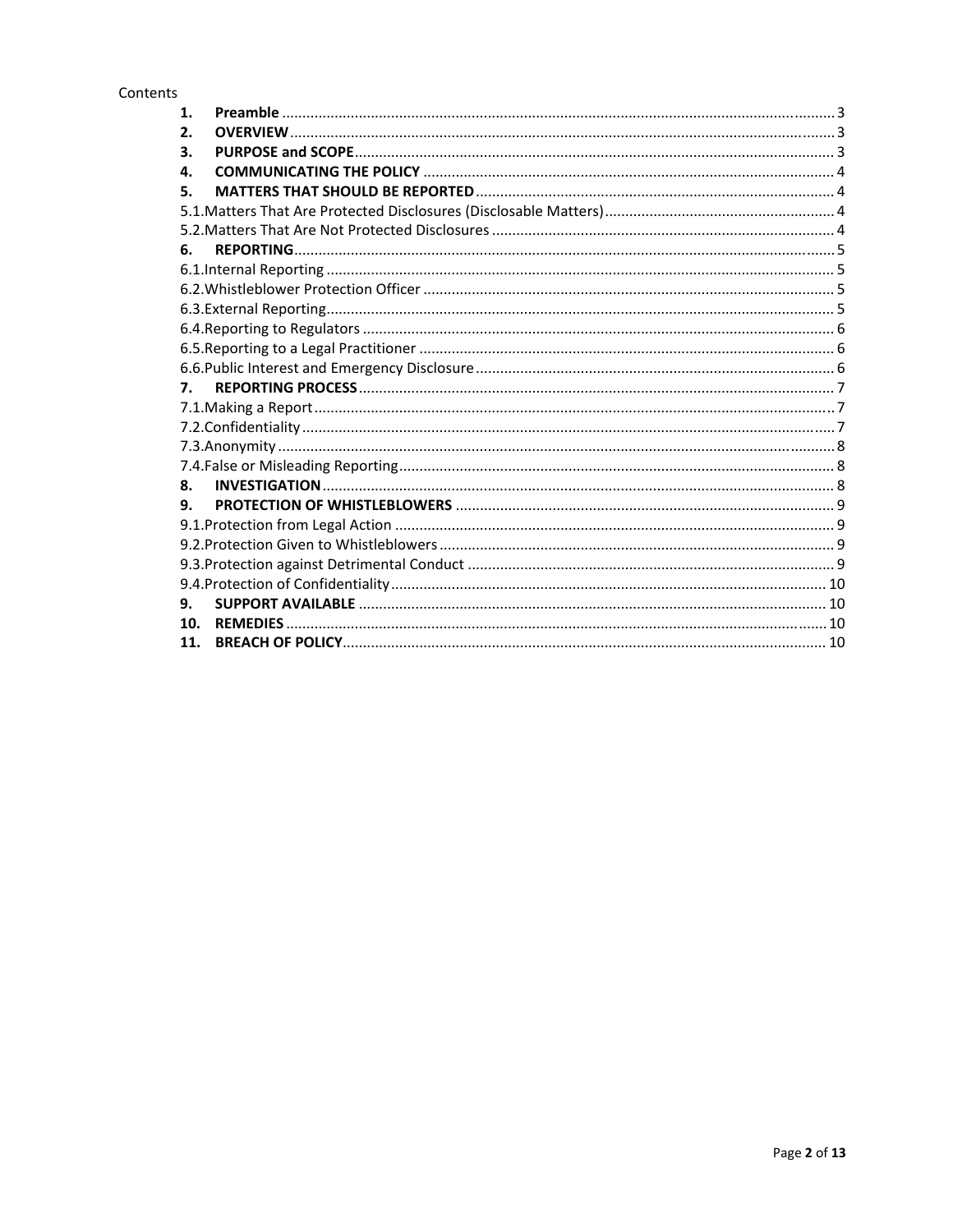# **1. Preamble**

SAGE limited adopts a fair, just and honest approach to its business and dealings with all of its stakeholders, internal and external.

As an individual wishing to disclose serious violations, you will be protected and your concern will be handled and managed with professionalism, respect and in confidence; your interest and privacy will be safeguarded and your disclosure will be seen through to its natural end by SAGE Limited senior officials, or its nominated internal and/or external recipients, under a fair and just process.

The role of SAGE Limited employees, executive, committees, and other stakeholders defined in this Policy in pointing out serious violations cannot be undermined.

# **2. OVERVIEW**

SAGE Limited (the Company), a not-for-profit company limited by guarantee, is committed to the highest standards of legal, ethical and moral behaviour.

We will not tolerate unethical, unlawful or undesirable conduct.

SAGE Limited Directors, Executive, Committee and Panel Members and Employees are expected to cooperate with the company in maintaining legal, proper and ethical operations, including if necessary, by reporting Disclosable Matters by other people.

This policy documents our commitment to maintaining an environment where individuals can report, without fear of retaliatory action, concerns about any serious instances of malpractice that they believe may be occurring in the name of SAGE Limited.

This policy has been documented in accordance with relevant whistleblower standards as in existence and amended from time to time from Standards Australia (AS) and the International Organisation for Standardisation, considering the ACNC Whistleblower Fact Sheet, the whistleblower protections provided under Part IVD of the Taxation Administration Act 1953 and in compliance with the Corporations Act 2001 (Cth) (*Whistleblower Protection Scheme*).

This policy complements normal reporting and communication channels within SAGE Limited governed by policies such as our Code of Conduct, Management of Complaints and Grievances Procedure and the Bullying and Harassment Policy.

# **3. PURPOSE and SCOPE**

The purpose of this policy is to:

- help detect and address unacceptable conduct;
- help provide Directors, Executive, Committee and Panel Members, employees, and contractors with a supportive work environment in which they feel able to raise issues of legitimate concern to them and to SAGE Limited; and
- provide suitable avenues for reporting unacceptable conduct.

This policy applies to the operations of SAGE Limited. A Whistleblower may be or was:

- a director, executive, committee or panel member or employee of SAGE Limited;
- an individual or an employee of a person that supplies services or goods to SAGE Limited;
- an individual who is a member or subscriber of SAGE Limited; or
- a relative, spouse or dependant (or a dependant of the spouse) of any of the above persons;
- who has reasonable grounds to suspect they have information relating to a Disclosable Matter.

Anyone with information about a potential Disclosable Matter is encouraged to report their concerns in accordance with this Policy.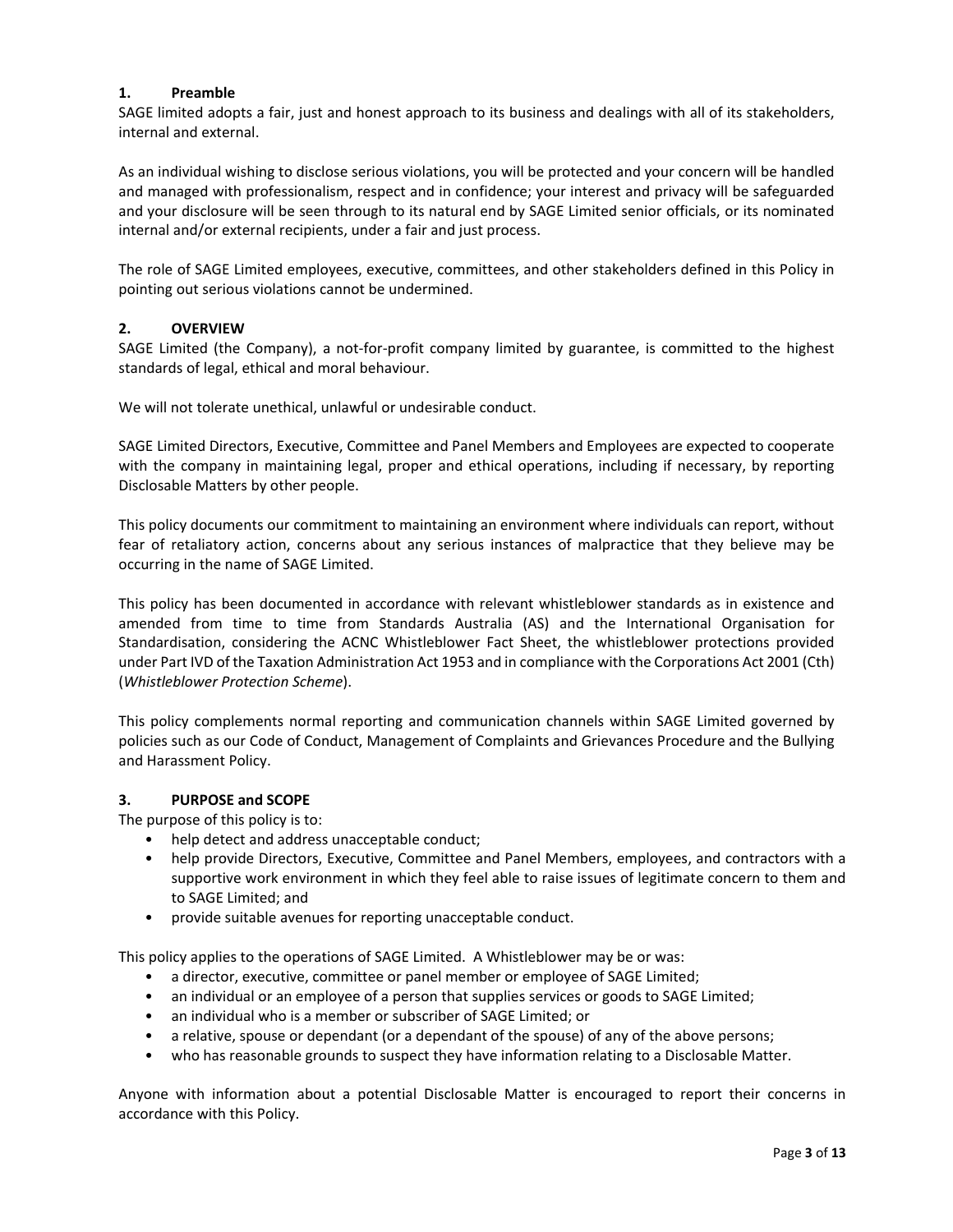Provided a Whistleblower has reasonable grounds to suspect the Disclosable Matter reported, and reports the Disclosable Matter to the appropriate person in accordance with this Policy, they will qualify for protection under the Whistleblower Protection Scheme even if later investigation identifies that no Disclosable Matter has occurred (**Protected Disclosure**).

# **4. COMMUNICATING THE POLICY**

4.1.This policy is provided to SAGE Limited officers and employees upon joining SAGE Limited.

- 4.2.It is accessible via the SAGE Limited electronic document records and is communicated via the SAGE Limited Internet.
- 4.3.Awareness raising and briefing on this Policy, and reporting processes, is provided to SAGE Limited employees via team meetings.

## **5. MATTERS THAT SHOULD BE REPORTED**

5.1.Matters That Are Protected Disclosures (Disclosable Matters)

Disclosable matters that must be reported and that are covered by this policy may include, but are not limited to, the following:

- Dishonest and corrupt conduct;
- Fraudulent, improper state of affairs or circumstances, in relation to the tax affairs, or theft;
- official misconduct:
- maladministration, including in matters relating to third parties that provide services in relation to taxation laws;
- harassment or unlawful discrimination;
- serious and substantial waste of public resources;
- misconduct including violence or threatened violence, criminal damage to property;
- unethical conduct;
- practices endangering health or safety and/or the environment;

that is/are potentially damaging or endangering to the company, its employees or a third party; OR may cause financial loss to the company OR damage its reputation or be otherwise detrimental to SAGE Limited's interests; or involves any other kind of misconduct or serious impropriety.

These are Protected Disclosures that qualify for protection under the Whistleblower Protection Scheme.

## 5.2.Matters That Are Not Protected Disclosures

For the avoidance of doubt, disclosures concerning personal work‐related grievances, and which do not relate to detriment or threat of detriment to the Whistleblower, are not Protected Disclosures and will not qualify for protection under the Whistleblower Protection Scheme.

A personal work‐related grievance is a grievance about any matter in relation to an employee's current or former employment, having implication for that person personally and that do not have significant implications for SAGE Limited. Examples of personal work‐related grievances include:

- An interpersonal conflict between the employee and another employee;
- A decision relating to the engagement, transfer or promotion of the employee;
- A decision relating to the terms and conditions of engagement of the employee;
- A decision to suspend or terminate the engagement of the employee, or otherwise to discipline the employee.

Further, disclosure concerning a personal work‐related grievance of the Whistleblower will not be a Protected Disclosure where the information does not concern conduct that:

 is an alleged contravention of the *Corporations Act 2001(Cth), ASIC Act 2001 (Cth), Banking Act 1959 (Cth), Financial Sector (Collection of Data) Act 2001 (Cth), Insurance Act 1093 (Cth), Life Insurance Act*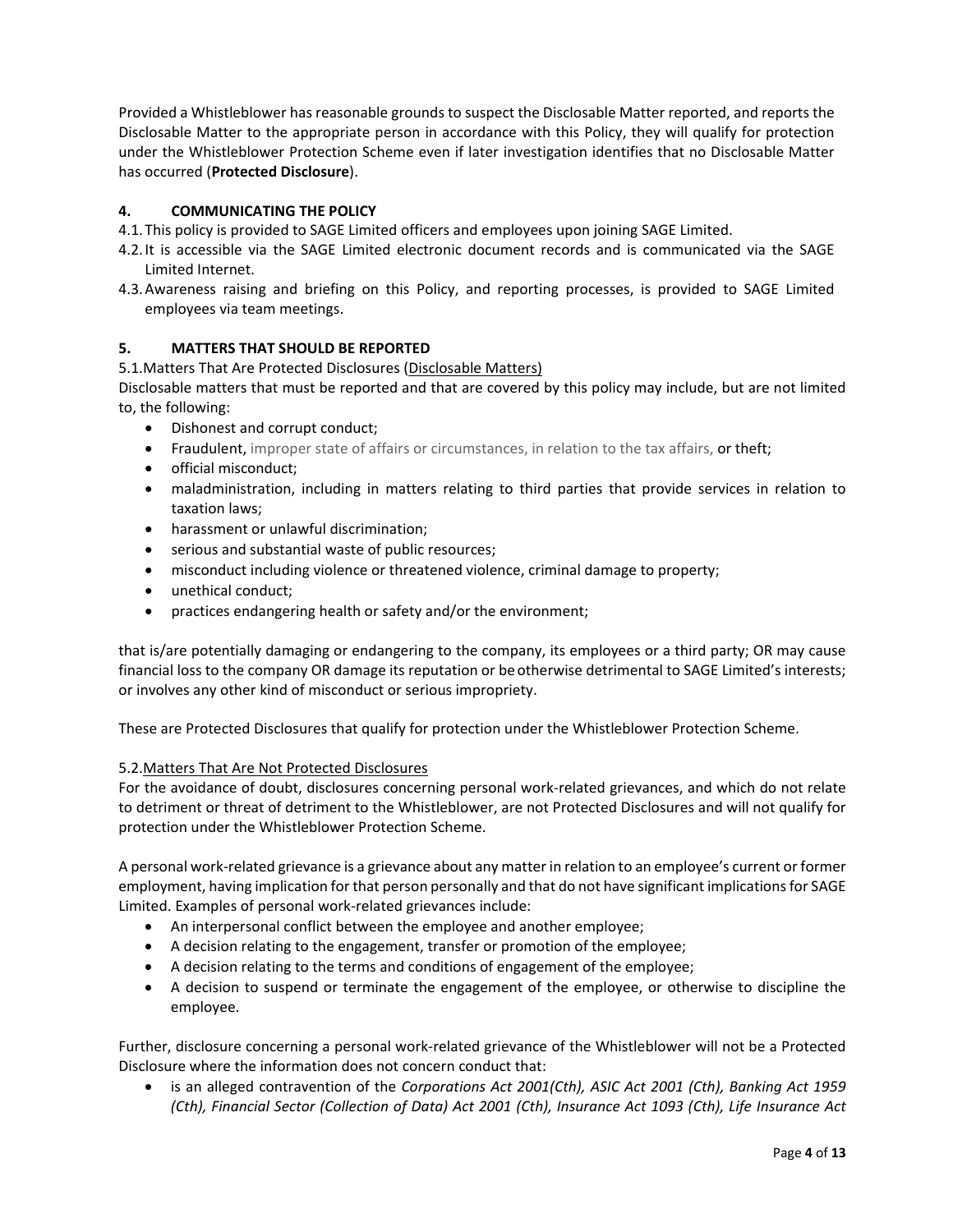*1995 (Cth), National Consumer Credit Protection Act 2009 (Cth), Superannuation Industry (Supervision) Act 1993 (Cth)*and any instruments made under these acts; or

- is an offence against another law of the Commonwealth, which is punishable by imprisonment of 12 months or more; or
- represents a danger to the public or financial system.

Disclosures of grievances and/or matters that are not covered by this Policy can be raised under the SAGE Limited respective policies such as the SAGE Limited Code of Conduct, Management of Complaints and Grievances Procedure and the Bullying and Harassment Policy.

## **6. REPORTING**

There are several ways in which you may report or disclose any issue or conduct (breach) which you consider to be unacceptable and therefore a disclosable matter.

## 6.1.Internal Reporting

Any person who detects or has reasonable grounds for suspecting unacceptable conduct is encouraged to raise any concerns relating to disclosable matters to one of the following who are eligible recipients:

- The Company's Whistleblower Protection Officer (WPO), including where the disclosable matter concerns either the CEO or Board Chair or you feel that either may be complicit in the breach; or
- the CEO, including if the disclosable matter relates to the WPO; should the disclosable matter concern the CEO, reporting could alternatively be made to the SAGE Limited Board Chair; or
- the SAGE appointed Fraud and Forensic service provider, as an external recipient of disclosable matters [refer paragraph 6.3. below].

In addition to the above reporting arrangements, where there are concerns regarding illegal or corrupt behaviour, reporting can also be made to the duly constituted authorities responsible for the enforcement of the law in the relevant area.

The WPO or any eligible recipient will safeguard your interests and will ensure the integrity of the reporting mechanism.

## 6.2.Whistleblower Protection Officer

The Company has appointed a Whistleblower Protection Officer (WPO).

The WPO will safeguard the interests of the Whistleblower making reports under this policy and will ensure the integrity of the reporting mechanism. The WPO is responsible for:

- coordinating investigations into any report received form a Whistleblower;
- documenting and handling all matters in relation to a report and investigation; and
- finalizing all investigations.

The WPO reports directly to the CEO or Board Chair. The WPO will provide access to independent advisors, as and when required.

The WPO is the SAGE Business and Governance Manager, who is also the Company Secretary.

Anyone considering making a report may contact the WPO for additional information or clarification of procedures or other matters relating to this Policy. The SAGE WPO can be contacted via WPO@sciencegenderequity.org.au.

#### 6.3.External Reporting

The SAGE Limited Board may nominate additional persons (or agencies) to whom disclosures can be made under the protections of this Policy.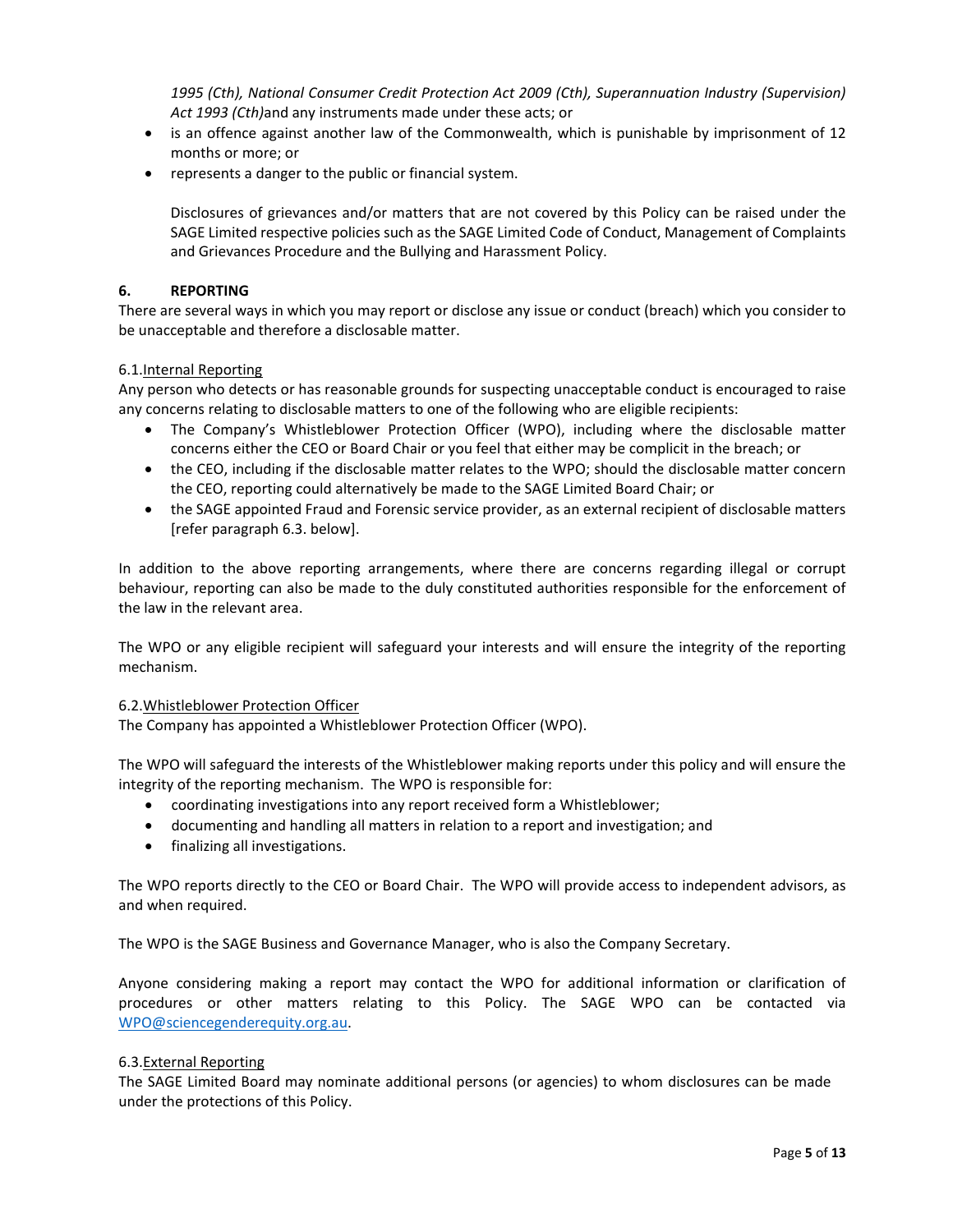Any such additional person or agency so nominated by the company as an eligible recipient, will be clearly identified including contact details via any appropriate method (including by updating this policy).

SAGE Limited appointed the Fraud & Forensic Services of RSM Australia Pty Ltd as its recipient of disclosed matters.

## 6.4.Reporting to Regulators

You may also make a disclosure to the Australian Charities and Not for Profits Commission (ACNC) or the Australian Securities and Investments Commission (ASIC) or a prescribed Commonwealth authority in relation to Reportable Conduct.

However, it is important to remember that ACNC **is not an eligible recipient**. To be covered by the protections outlined in this Policy, you must ensure that you have reported your concerns to an eligible recipient in the first instance.

#### 6.5. Reporting to a Legal Practitioner

You may choose to discuss your concerns with a legal practitioner for the purposes of obtaining legal advice or representation in relation to the Whistleblower Scheme. You will be covered by the protections outlined in this Policy if you have reported your concerns to a legal practitioner.

## 6.6. Public Interest and Emergency Disclosure

In certain circumstances the issue or conduct may be of such gravity and urgency that disclosure to the media or a parliamentarian may be necessary.

A public interest and emergency disclosure can only be made to:

- A journalist, defined to mean a person who is working in a professional capacity as a journalist for a newspaper, magazine, or radio or television broadcasting service;
- A Member of the Parliament of the Commonwealth or of a State or Territory Parliament.

You may only make a public interest and emergency disclosure if:

- You have previously disclosed the information to ACNC or ASIC;
- At least 90 days have passed since the initial disclosure was made;
- You have reasonable grounds to believe that action is not being taken to address the matters which you have disclosed;
- You have reasonable grounds to believe that making a further disclosure to a journalist or member of parliament would be in the public interest;
- You have given written notification, including enough information to ACNC or ASIC in your previous disclosure and that you intend on making a public interest disclosure;
- The extent of information disclosed is no greater than is necessary to inform the recipient of the disclosable matter.

You will be qualified for protection where you have made a public interest disclosure if:

- You have previously disclosed the information to ACNC or ASIC;
- You have reasonable grounds to believe that the information concerns a **substantial and imminent danger** to the health or safety of one or more persons, or to the natural environment;
- You have given written notification, including sufficient information to ACNC or ASIC in your previous disclosure and advised them in writing that you intend on making a public interest disclosure;
- No more information is disclosed than is reasonably necessary to inform the recipient of the substantial and imminent danger.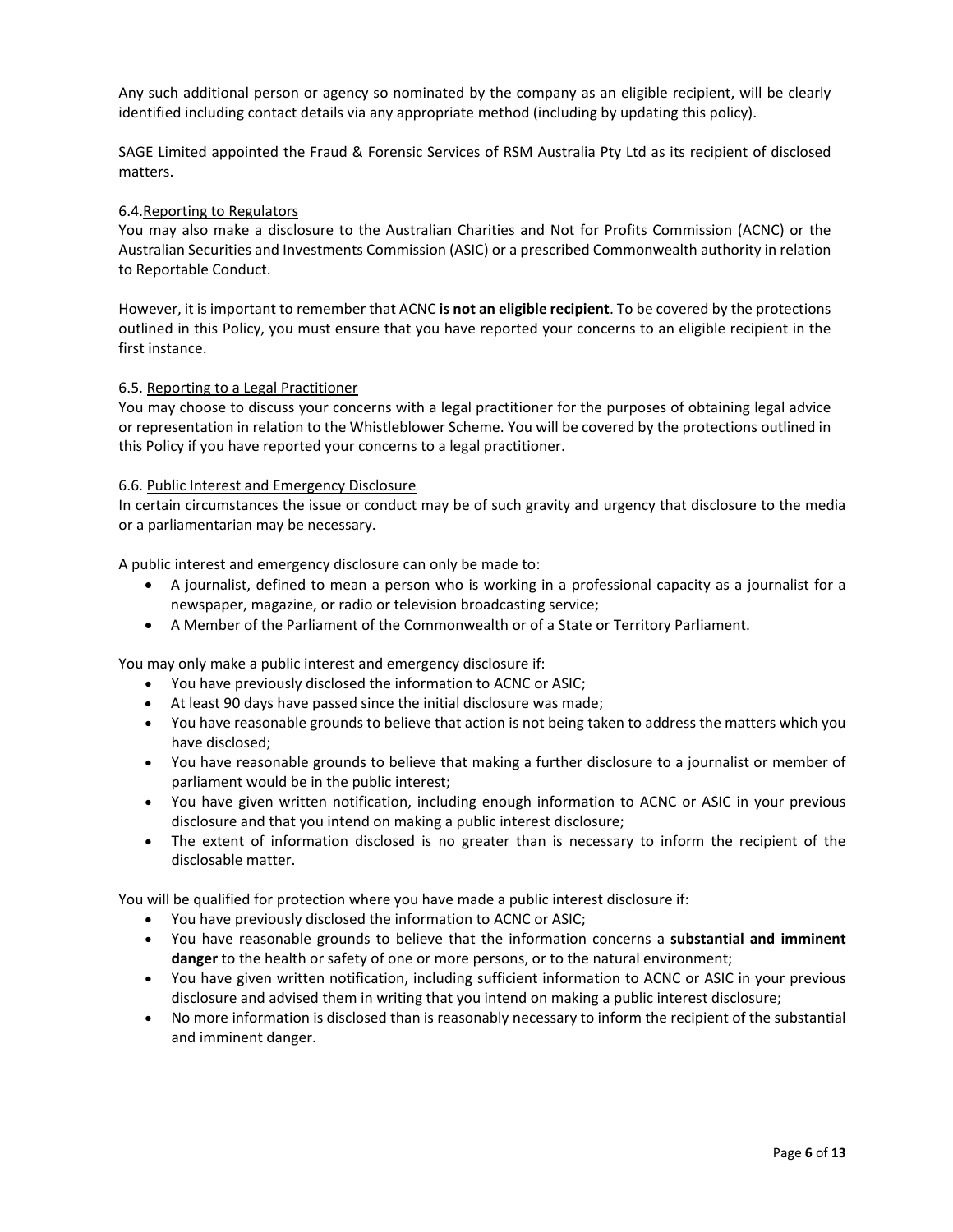# **7. REPORTING PROCESS**

## 7.1.Making a Report

To obtain protection under the Whistleblower Protection Scheme, Whistleblowers may only make a report to an 'eligible recipient'. Eligible recipients are those authorised by SAGE Limited to receive reports, such as the WPO (see Section 6.2).

Appendix 1 summarises the SAGE Limited Whistleblower reporting process.

Any such report should, where possible, be in writing (such as via email) using the SAGE Limited Whistleblower Report Form at Appendix 2 and should contain, as appropriate, clear details of:

- the alleged breach;
- the person or persons involved in / responsible for the breach;
- what has happened, where and when outline the facts on which the Whistleblower's belief that a breach has occurred are based,
- the nature and whereabouts of any further evidence that would substantiate the Whistleblower's allegations, if known.

Submit your completed SAGE Limited Whistleblower Report Form to SAGE WPO or by contacting any other Eligible Recipients



By making a disclosure to a SAGE Eligible Recipient your details will be shared with the WPO and, as and if, appropriate the CEO and/or the Board Chair.

While written reports are preferable, Whistleblowers may report a Disclosable Matter in person noting that this will likely compromise the confidentiality of any disclosure. Otherwise, Whistleblowers may report a Disclosable Matter via telephone on 0415 914 926 (noting that Whistleblower would be responsible for 'blocking' their telephone number if they wish to remain anonymous).

Evidence to support such concerns should be brought forward at this time if it exists. Depending on the seriousness of the allegations raised, the absence of such evidence may be taken into account when considering whether to conduct further investigations into a disclosed matter.

## 7.2.Confidentiality

The Whistleblower may provide their name and contract details and request that the details be kept confidential. In such circumstances, SAGE Limited will, as far as possible, protect the person's identity and information.

Upon making a report the Whistleblower is requested to maintain confidentiality regarding the issue on their own account and to refrain from discussing the matter with any persons other than in accordance with this Policy.

Information about a Whistleblower's identity shall only be disclosed in the following circumstances:

• where the information is disclosed to ASIC, APRA or the Australian Federal Police;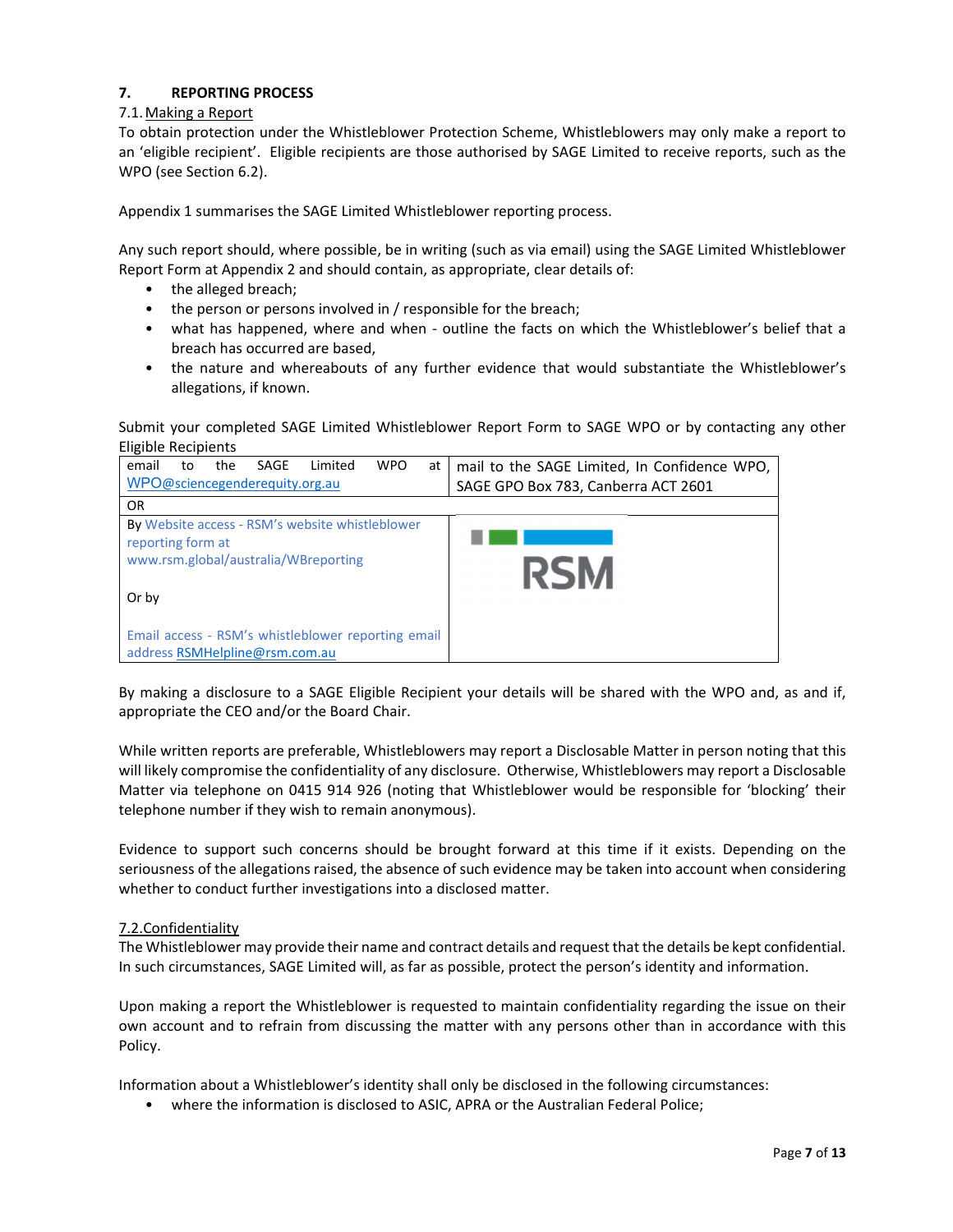- where the information is disclosed to a legal practitioner for the purpose of obtaining legal advice in relation to the operation of applicable whistleblowing protection laws;
- where the information is disclosed to SAGE Limited external whistleblower reporting provider who may be involved in responding to a whistleblower's disclosure;
- where the information is disclosed to SAGE Limited internal or external investigator who may be involved in investigating a whistleblower's disclosure; or
- where the Whistleblower consents.

Otherwise, SAGE Limited may only disclose information contained in a report if:

- the information does not include the Whistleblower's identity (or information that is likely to lead to the identification of the Whistleblower);
- all reasonable steps are taken to avoid discovery of the Whistleblower's identity; and
- it is needed for the reasonable investigation of the matter reported.

## 7.3.Anonymity

When making a disclosure, you may do so anonymously (such as under a pseudonym). However, it may be difficult for SAGE Limited to undertake a proper investigation or take action to address the matter disclosed in an anonymous report and to update the Whistleblower of the status of any investigations.

#### 7.4.False or Misleading Reporting

SAGE Limited will not entertain allegations which are vexatious or frivolous (which are not Protected Disclosures under the Whistleblower Protection Scheme) and Whistleblowers shall not be exempt from the consequences of their own misconduct.

#### **8. INVESTIGATION**

SAGE Limited will investigate all matters reported under this Policy as soon as practicable after the matter has been reported.

The WPO will investigate the matter and where necessary, appoint an internal or external investigator to assist in conducting the investigation.

All investigations will be conducted in a fair, independent and timely manner, be adequately resourced, with adequate and appropriately secure records kept and all reasonable efforts will be made to preserve confidentiality during the investigation.

The principles of procedural fairness (natural justice) will be observed.

The person(s) against whom any allegations have been made will also be informed of the concerns and will be provided with an opportunity to respond (unless there are any restrictions or other reasonable bases for not doing so).

Where an allegation is deemed sufficiently serious, the WPO may determine that a disclosure be reported immediately to the Federal Police or other appropriate authority.

*Information to the Whistleblower*. If the report is not anonymous, the WPO or investigator will contact you to discuss the investigation process and any other matters that are relevant to the investigation.

To the extent permitted by law, and subject to procedural fairness (including the privacy of those against whom any allegations are made) and consistent with customary practices of confidentiality, SAGE limited will keep the Whistleblower updated of relevant progress of the investigation and relevant outcomes of an investigation where contact details have been provided by the Whistleblower.

The frequency of updates will depend on the nature and progress of the investigation.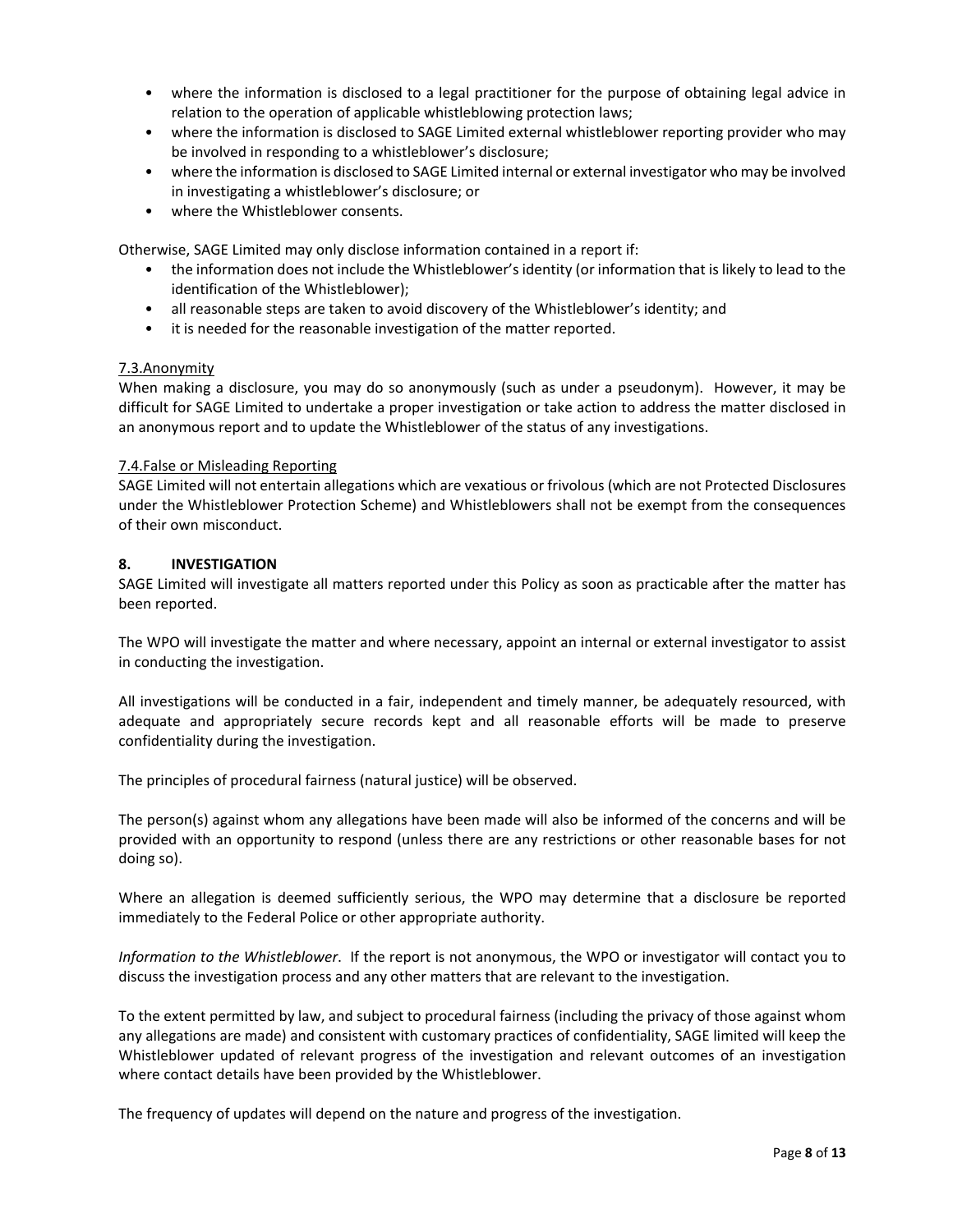Where you have chosen to remain anonymous, your identity will not be disclosed to the investigator or to any other person and SAGE Limited will conduct the investigation based on the information provided to it.

Where possible, the WPO will provide you with feedback on the progress and expected timeframes of the investigation.

Documentation and reporting on the findings of the investigation will depend on the nature of disclosure, noting that there may be circumstances where it may be inappropriate to communicate findings to the Whistleblower.

On completion of the investigation, any report will remain the property of SAGE Limited and will not be shared with you or any person(s) against whom the allegations have been made.

#### **9. PROTECTION OF WHISTLEBLOWERS**

SAGE Limited is committed to ensuring that any person who makes a disclosure is treated fairly, does not suffer detriment, and that confidentiality is preserved in respect of all matters raised under this Policy.

#### 9.1.Protection from Legal Action

You will not be subject to any civil, criminal or administrative legal action (including disciplinary action) for making a disclosure under this Policy or participating in any investigation, if you have not engaged in serious misconduct or illegal conduct, such as that at paragraph 6.4 above.

Any information you provide will not be admissible in any criminal or civil proceedings other than for proceedings in respect of the falsity of the information.

# 9.2.Protection Given to Whistleblowers

SAGE Limited is committed to protect:

- the identity of any Whistleblower who wishes to remain anonymous (where permitted by law); and
- the Whistleblower from any form of victimisation, discrimination, harassment, demotion, dismissal or prejudice, resulting from a disclosure made in accordance with this Policy (including any threats) such as:
	- o disciplinary action or sanctions;
	- o dismissal (or rejection during probation or termination of contract);
	- o demotion or adverse change in work duties or employment amenities;
	- o current or future bias, or damage to career prospects or reputation; and
	- o any form of harassment, bullying or discriminatory conduct.

#### 9.3.Protection against Detrimental Conduct

SAGE Limited (or any person engaged by the Company) will not engage in 'Detrimental Conduct' against you if you have made a disclosure under this Policy.

Detrimental Conduct includes actual or threatened conduct such as the following (without limitation):

- Termination of employment
- Injury to employment including demotion, disciplinary action
- Alternation of position or duties
- Discrimination
- Harassment, bullying or intimidation
- Victimisation
- Harm or injury including psychological harm
- Damage to person's property
- Damage to a person's reputation
- Damage to a person's business or financial position
- Any other damage to a person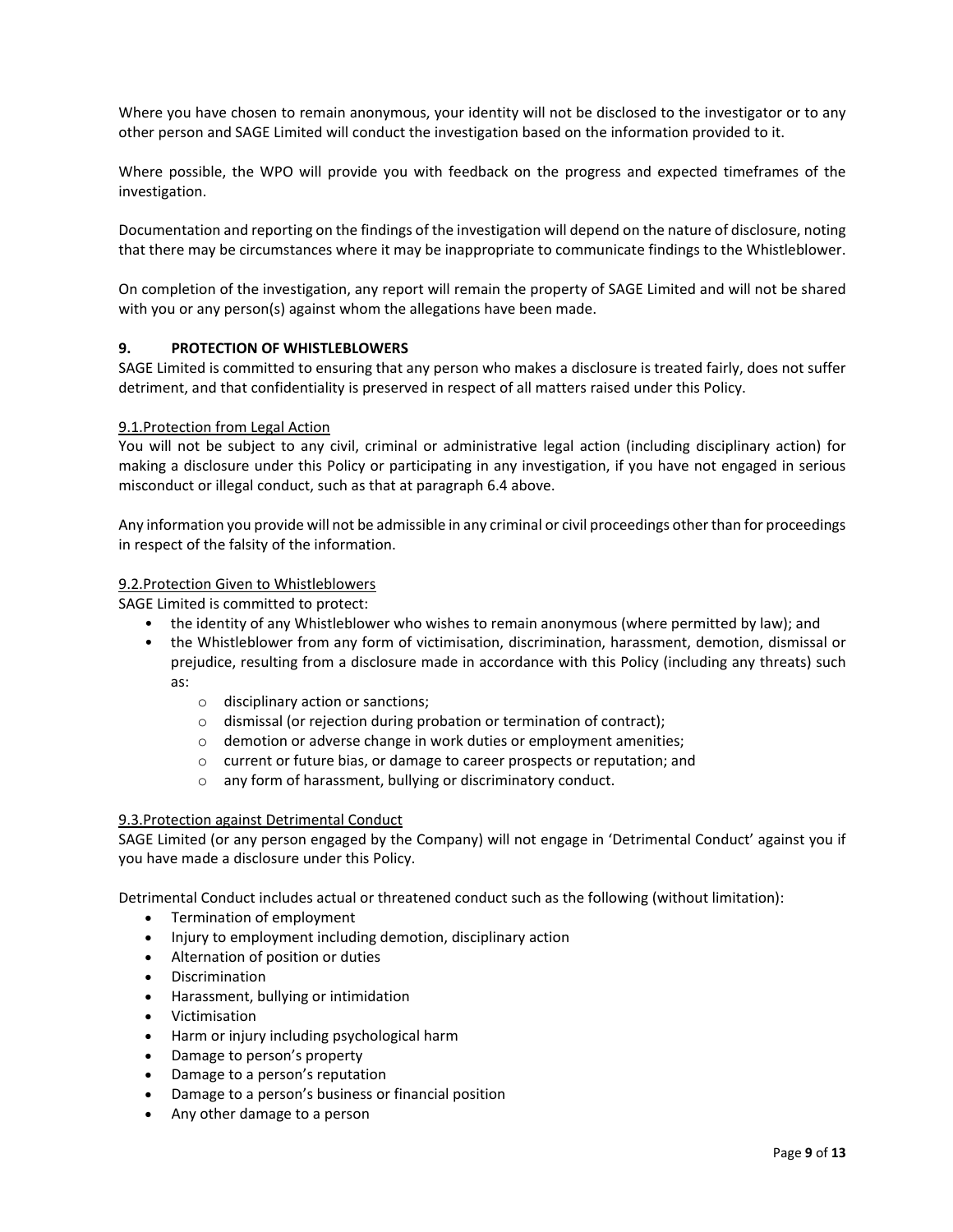SAGE Limited will take all reasonable steps to protect you from Detrimental Conduct and will take necessary action where such conduct is identified.

SAGE Limited also strictly prohibits all forms of Detrimental Conduct against any person who is involved in an investigation of a matter disclosed under the Policy in response to their involvement in that investigation.

If you are subjected to Detrimental Conduct as a result of making a disclosure under this Policy or participating in an investigation, you should inform the WPO or another eligible recipient in accordance with the reporting guidelines outlined above.

## 9.4.Protection of Confidentiality

All information received from you will be treated confidentially and sensitively.

If you make a disclosure under this Policy, your identity (or any information which would likely to identify you) will only be shared if:

- you give your consent to share that information
- the disclosure is allowed or required by law (for example where the concern is raised with a lawyer for the purposes of obtaining legal advice)
- the concern is reported to the ACNC, ASIC, the Australian Taxation Office (ATO) or the Australian Federal Police (AFP)

Where it is necessary to disclose information for the effective investigation of the matter, and this is likely to lead to your identification, all reasonable steps will be taken to reduce the risk that you will be identified.

## **9. SUPPORT AVAILABLE**

The WPO shall initiate and coordinate reasonable support for a Whistleblower who has made, or isin the process of making, a report.

Whistleblowers are encouraged to discuss what support (as well as what protection measures against Detrimental Conduct) will be made available to them with the WPO. Support measures may include obtaining counselling or other professional services, strategies to manage and minimise stress, and protective actions such as change of Whistleblower duties (where appropriate and agreed with the Whistleblower).

#### **10. REMEDIES**

You can receive compensation if a court finds you suffered detriment in relation to your disclosure. If you were victimised and suffered loss, damage or injury as a result of it, a court may order the person causing you detriment to compensate you if it thinks appropriate. Examples of the remedies available include:

- paying damages;
- civil penalties;
- reinstating employment;
- an injunction to prevent or stop detrimental conduct;
- apologising.

#### **11. BREACH OF POLICY**

This Policy and its application are at SAGE Limited's discretion (subject to SAGE Limited complying with statutory obligations) and may be varied, withdrawn orreplaced from time to time. This Policy is not intended to constitute a contractual term or a contractual promise.

The SAGE Limited Board of Directors, through its Audit and Risk Committee, will monitor the implementation of this Policy and capture and assess lessons, experiences and/or emerging risks highlighted by disclosures made under this Policy to assure risk management and mitigation and to inform the review and improvements of this Policy.

Any questions about this policy should be directed to the CEO or the Board Chair. Specific questions about whistleblower protection issues may be directed to the WPO.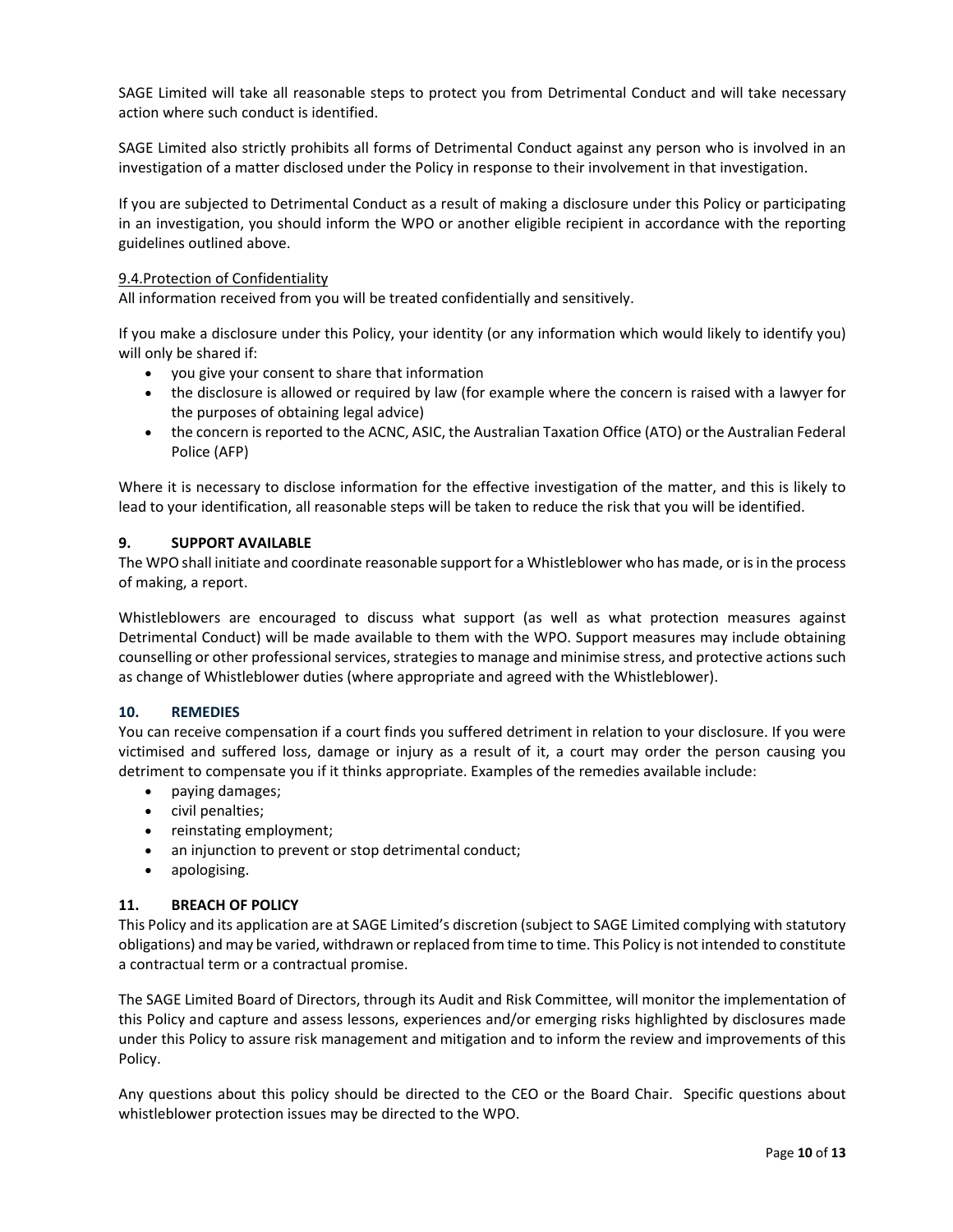

#### **APPENDIX 1 SAGE Limited Whistleblower Reporting Process Flowchart**



\* Where the matter concerns the SAGE WPO, reporting to either SAGE CEO or Chair of Board may be pursued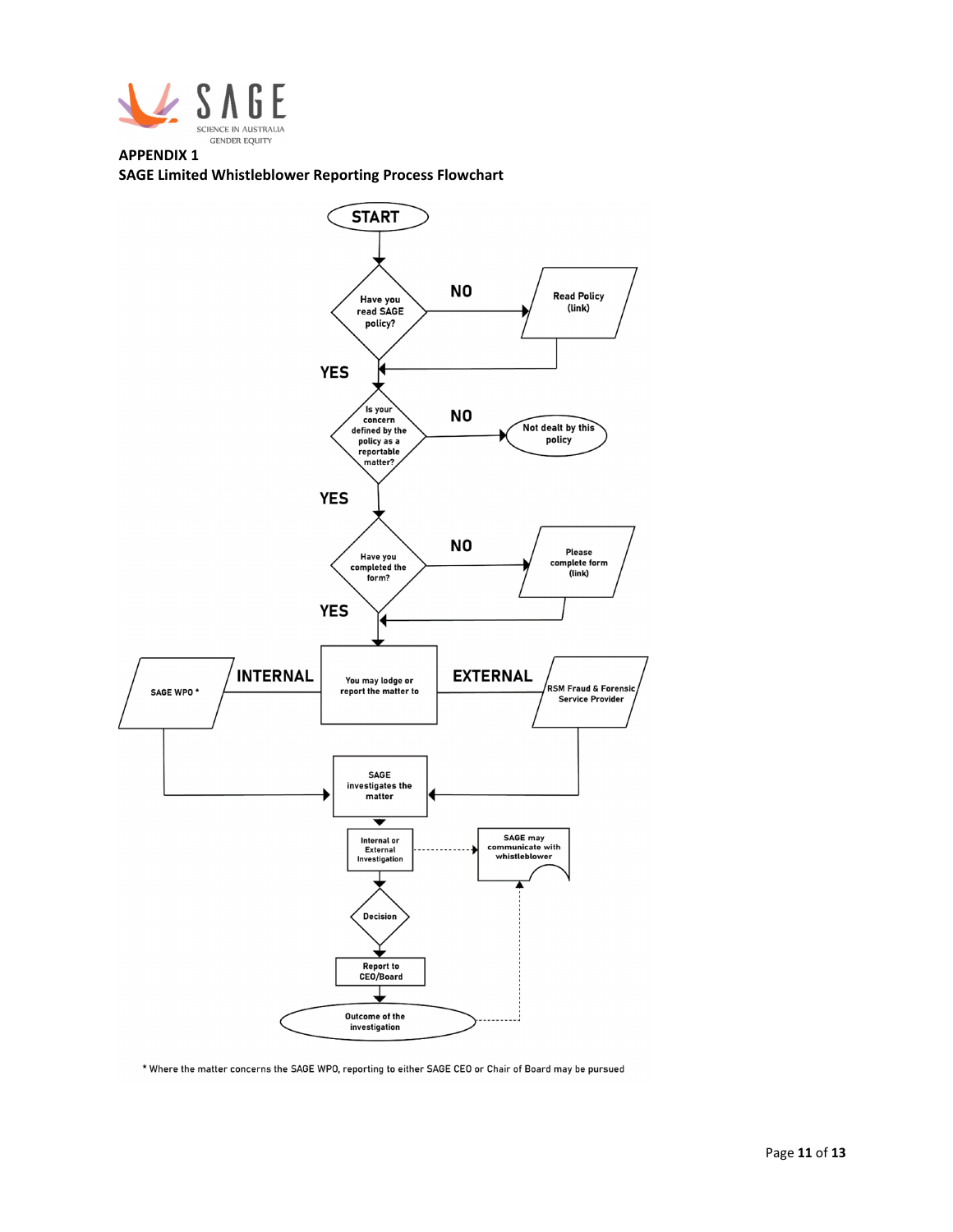

**APPENDIX 2** 

# **SAGE LIMITED WHISTLEBLOWER REPORT FORM**

Please complete the following details for any suspected serious violations or any breach or suspected breach of law or regulation that may adversely impact SAGE Limited. Please note that you may be called upon to assist in the investigation, if required.

Note: Please follow the process as outlined in the SAGE Limited Whistleblowing Policy. By making a disclosure to a SAGE Eligible Recipient your details will be shared with the SAGE Whistleblower Protection Officer and, if *appropriate, the CEO and/or the Board Chair (unless the Disclosable Matter concerns either).*

| <b>REPORTER'S CONTACT INFORMATION</b>                                       |                                                                                                            |
|-----------------------------------------------------------------------------|------------------------------------------------------------------------------------------------------------|
| (This section may be left blank if the reporter wishes to remain anonymous) |                                                                                                            |
| <b>NAME</b>                                                                 |                                                                                                            |
| DESIGNATION                                                                 |                                                                                                            |
| DEPARTMENT/AGENCY                                                           |                                                                                                            |
| <b>CONTACT NUMBER</b>                                                       |                                                                                                            |
| <b>E-MAIL ADDRESS</b>                                                       |                                                                                                            |
| <b>SUSPECT'S INFORMATION</b>                                                |                                                                                                            |
| NAME <sup>*</sup>                                                           |                                                                                                            |
| DESIGNATION* (role in/relative to SAGE Limited)                             |                                                                                                            |
| <b>CONTACT NUMBER</b>                                                       |                                                                                                            |
| <b>E-MAIL ADDRESS</b>                                                       |                                                                                                            |
| <b>WITNESSES'S INFORMATION (if any)</b>                                     |                                                                                                            |
| <b>NAME</b>                                                                 |                                                                                                            |
| <b>DESIGNATION</b>                                                          |                                                                                                            |
| DEPARTMENT/AGENCY                                                           |                                                                                                            |
| <b>CONTACT NUMBER</b>                                                       |                                                                                                            |
| <b>E-MAIL ADDRESS</b>                                                       |                                                                                                            |
|                                                                             | Disclosable Matter: Briefly describe the misconduct / breach/improper activity and how you know about      |
|                                                                             | $it.$ Specify what, who, when, where and how. If there is more than one allegation, number each allegation |
| and use as many pages as necessary.                                         |                                                                                                            |
| 1. What serious violation / breach/ improper activity occurred?*            |                                                                                                            |
|                                                                             |                                                                                                            |
|                                                                             |                                                                                                            |
| 2. Who committed the serious violation / breach/ improper activity?*        |                                                                                                            |
|                                                                             |                                                                                                            |
|                                                                             |                                                                                                            |
|                                                                             |                                                                                                            |
| 3. When did it happen and when did you notice it?*                          |                                                                                                            |
|                                                                             |                                                                                                            |
|                                                                             |                                                                                                            |
|                                                                             |                                                                                                            |
| 4. Where did it happen?*                                                    |                                                                                                            |
|                                                                             |                                                                                                            |
|                                                                             |                                                                                                            |
|                                                                             |                                                                                                            |
|                                                                             |                                                                                                            |